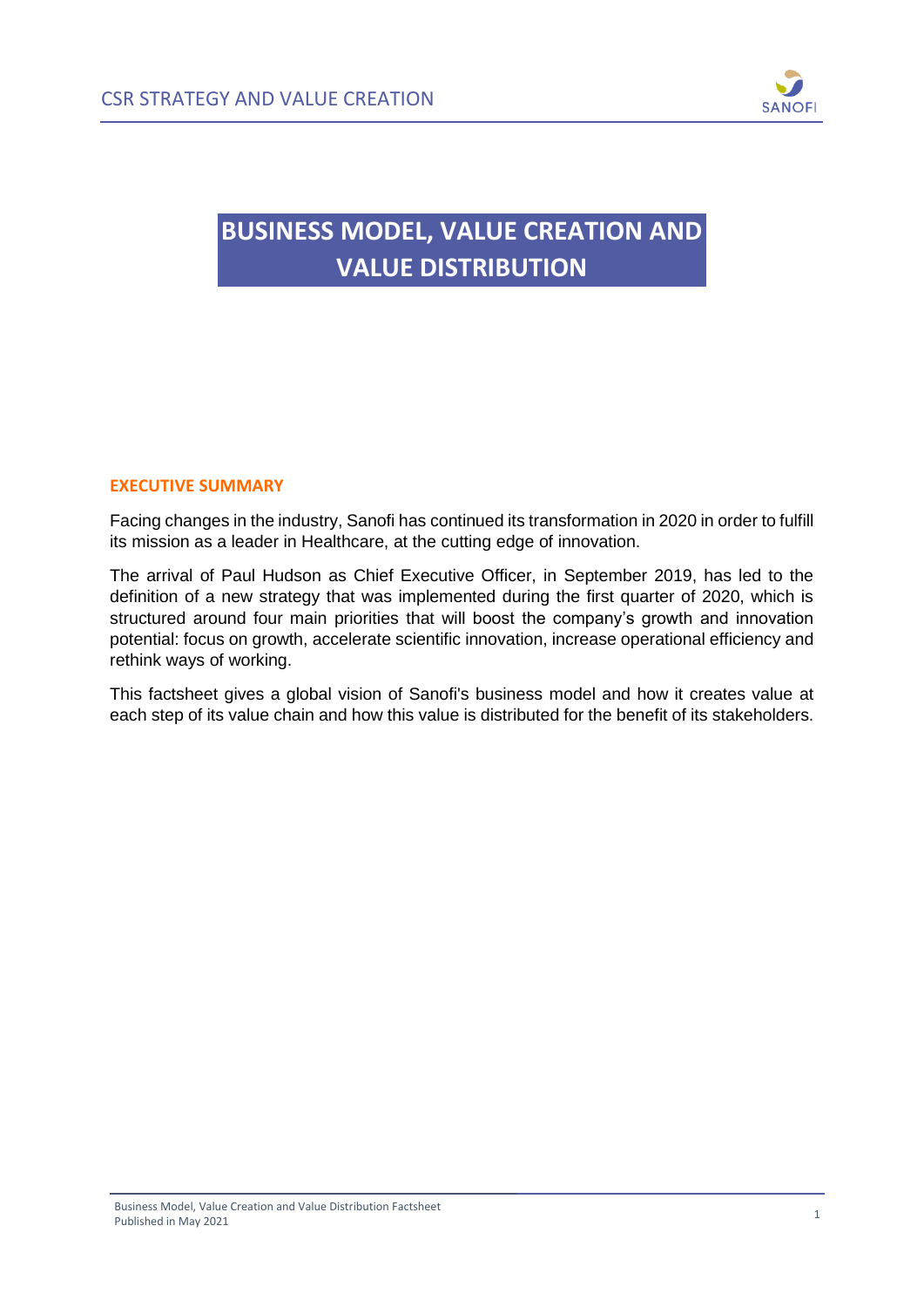

## **1.1. Business Model**

2020 key facts and figures :



## Customers

Value chain



Business Model, Value Creation and Value Distribution Factsheet Business Model, Value Creation and Value Distribution Factsheet<br>Published in May 2021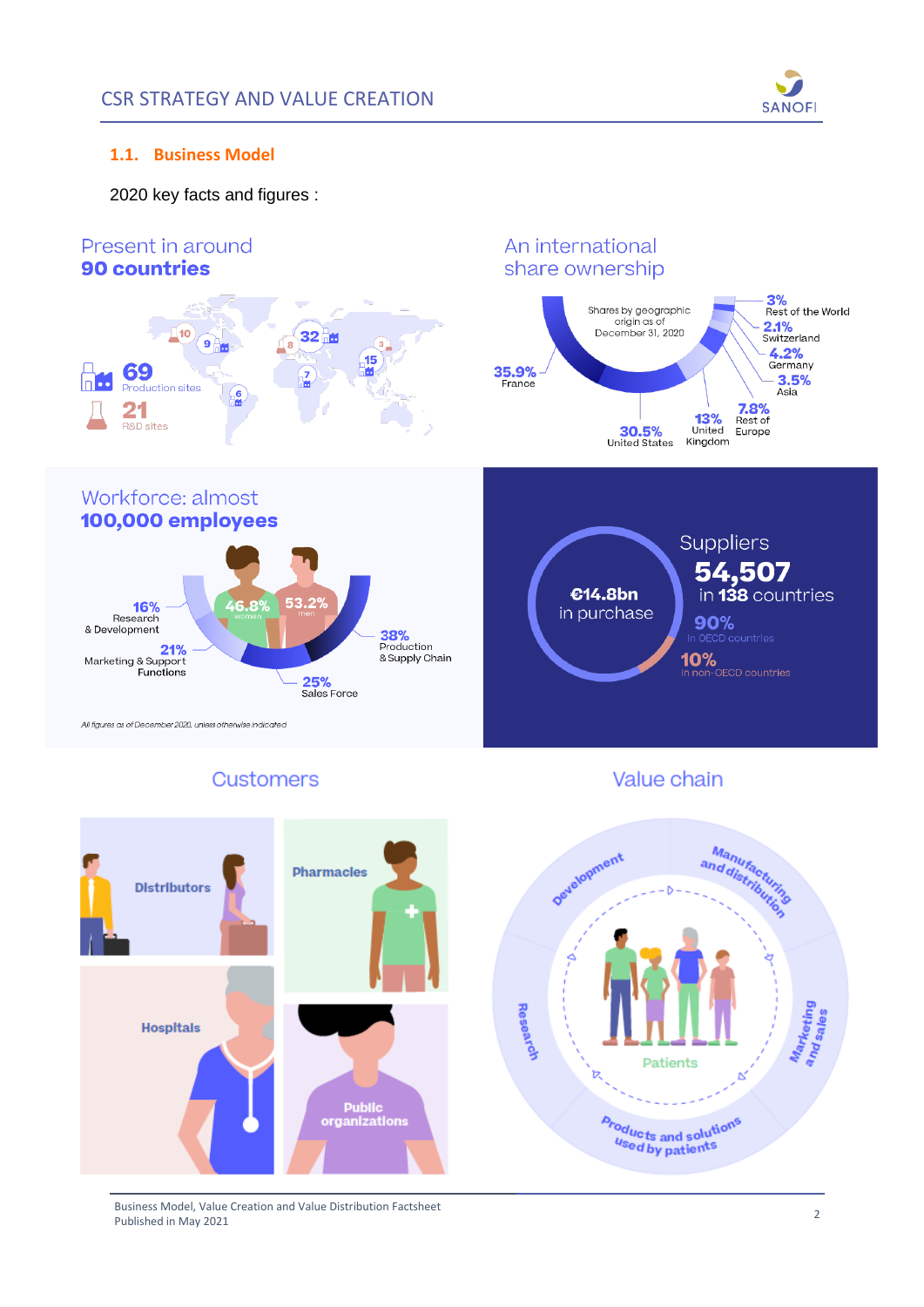

### **1.2. Value Creation**

We are building on our solid fundamentals to create long-term value for our stakeholders as a sustainable business partner and a good corporate citizen, using science and innovation to help deliver better health.

#### **Long-term value**

# **Jur value creation**



1 2019 dividends paid in 2020. 2 In partnership with Swedish Orphan Biovitrum (Sobi). 3 In partnership with AstraZeneca. All data: 2020 unless otherwise indicated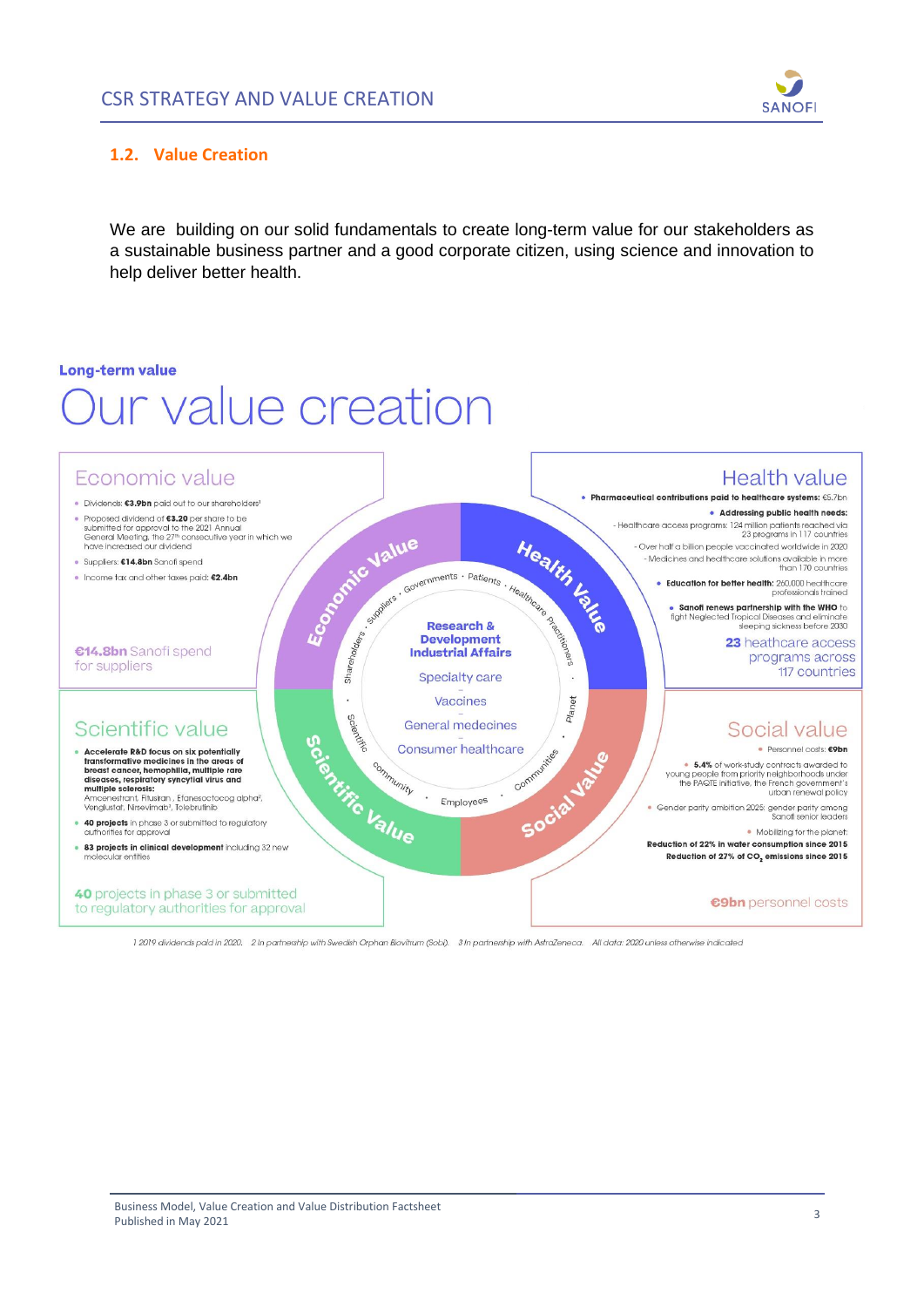

## **1.3. Value Distribution**

## Our 2020 performance



2020 Business net income €7.3bn +9.6% 2020 Business earnings per share €5.86 +9.2%

Our Stakeholders : As a global leader in Human healthcare, we interact with a broad range of stakeholders.